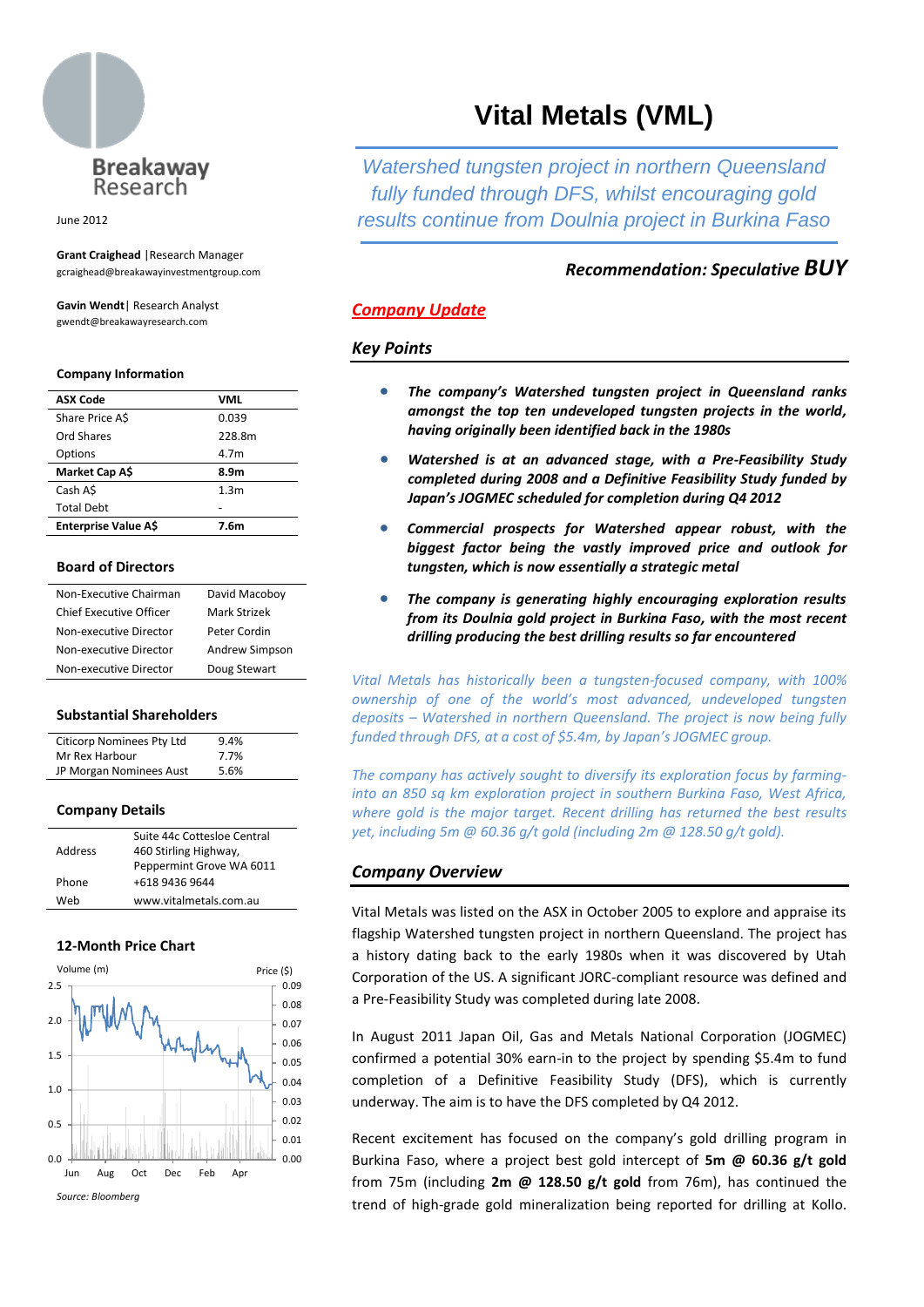## *Investment Review*



*Vital has interests in tungsten in Queensland and gold in West Africa*

*Watershed is an advanced tungsten deposit*

*Vital has recently boosted its ground position at Watershed*

*Watershed hosts a well-defined JORC-compliant resource*

*Resource upside is considerable*

*A major recent development was the farm-in of JOGMEC*

*In-house modelling has defined a project with robust margins and rapid pay-back*

*The company's acreage footprint is continually growing*

Vital Metals is an Australian advanced tungsten exploration company listed on the Australian Securities Exchange (ASX: VML). The company is simultaneously advancing two majority-owned projects - the 100%-owned Watershed tungsten project in Queensland and the 60%-owned Doulnia gold project in Burkina Faso.

The Watershed project is amongst the top ten undeveloped tungsten resources outside of China and is well positioned as a potential new ore supply as demand for the metal continues to grow. The Watershed deposit was originally located and explored by Utah Development Company Limited during the early 1980s, with some additional work conducted by Peko-Wallsend during the mid-1980s. Vital acquired the project in 2005 and has been working on the deposit since that time.

Vital has been active in increasing its tenure position and now has access to an exploration portfolio that covers an area of more than 600 sq km. The increase in land holding has been achieved via the grant of an application (EPM 18171) and purchase of tenements from Republic Gold Limited (EPM 14735 and EPM 10026) and Seco Resource Finance Pty Ltd (EPM 15544). A total of seven Mining Lease Applications encompass more than 1,900Ha.

The Watershed project hosts an undiluted, JORC-Compliant Indicated Resource of 15.1Mt grading 0.46% WO<sub>3</sub> for 69.3kt of contained metal at a cut-off of 0.1%. The Resource comprises 997 mineralised intercepts, including 304 intercepts exceeding 5m @ 0.5% WO<sub>3</sub> (of which 160 exceed 5m @ 1.0% WO<sub>3</sub>). The average length of the mineralised intercepts is 5.4m.

Vital's geological team believes that there is significant scope to extend the limit of the known scheelite mineralisation at depth; having observed a trend for the mineralisation to increase with depth as demonstrated in hole MWD119 which intersected 20m  $\omega$  1.27% WO<sub>3</sub> from 302m (reported to ASX in February 2007).

Vital recently received a formal notice of participation in the Watershed project from Japan Oil, Gas and Metals National Corporation (JOGMEC) during August 2011. Under the terms of the Agreement, JOGMEC can earn a 30% stake in Watershed by spending \$5.4 million to fund completion of a Definitive Feasibility Study (DFS) for the Project. JOGMEC will make the \$5.4 million payment in a series of instalments over the Earn-In period and the initial payment of \$800,000 was received on the 22nd September 2011.

Revised estimates from the 2008 Pre-feasibility Study indicate, total capital costs of A\$69m (incl. \$12m working capital), Will be required to establish a 610,000tpa plant in Stage One producing  $3,000t$  WO<sub>3</sub> concentrate annually over an initial mine life of six years. Assuming a discount rate of 12.5%, project NPV is estimated at A\$65.5m, with a strong IRR (Internal Rate of Return) of 42%, solid operating cash flow of A\$33.8m annually and a capital pay-back period of just 2.3 years.

Vital has expanded and diversified its exploration interests to include gold and base metal projects in Burkina Faso, West Africa. The gold projects are located in favourable geological settings at, or in close proximity to, the intersection of the Markoye Fault Corridor (host of Essakane, Tarpako, Bombore, Kiaka and Youga gold deposits of >16 Moz combined resource/reserve) and the 1,200km long Bole Shear Zone (host to Castle Minerals' and Azumah Resources' exciting gold projects).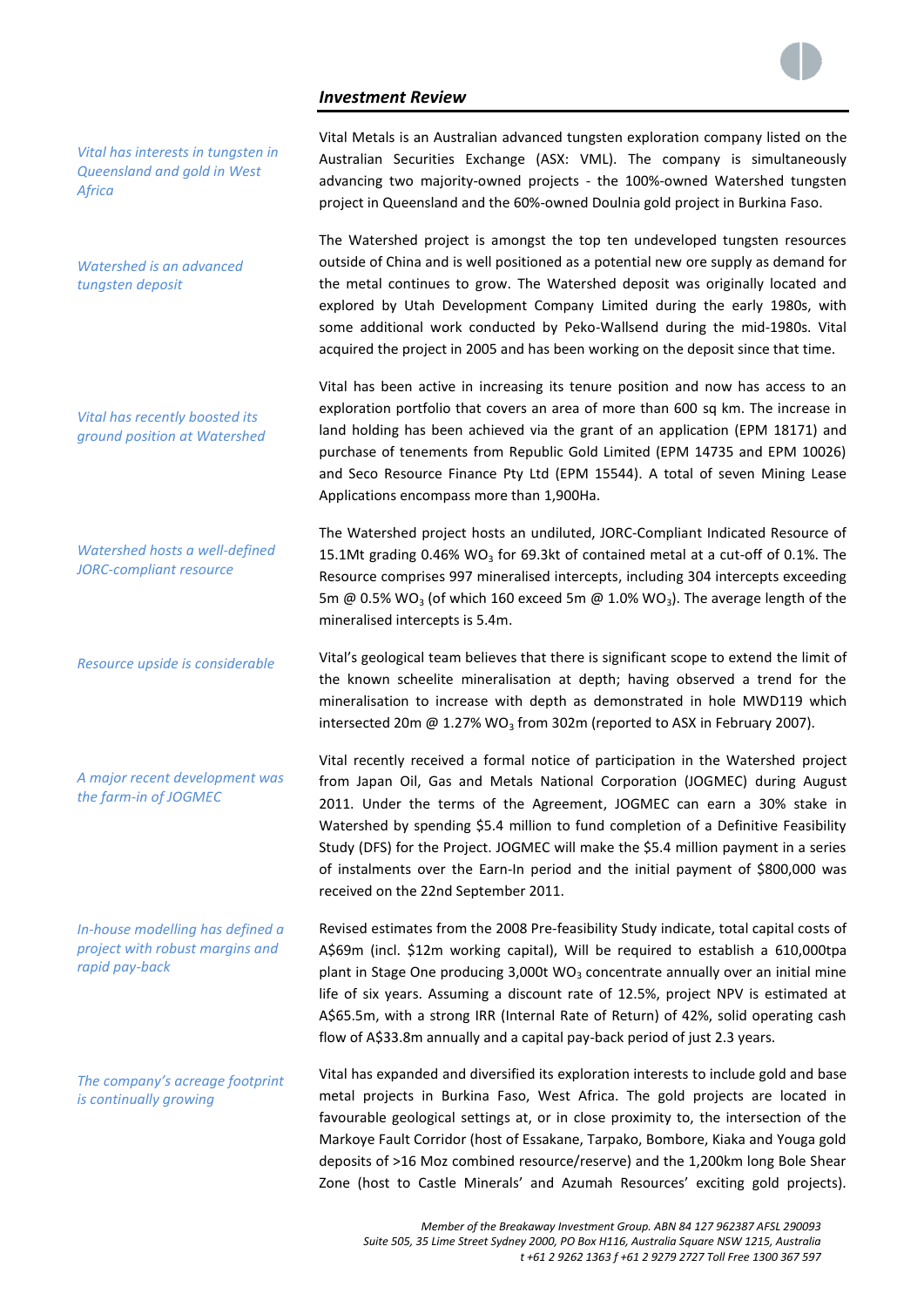

# *Project Update*

## **Watershed Scheelite Deposit, Queensland**

The company's 100%-owned Watershed scheelite deposit ranks amongst the top ten unexploited tungsten deposits worldwide. The current JORC-compliant resource comprises 15.1 Mt grading 0.46% for 69,300 tonnes (6.93 million metric tonne units – mtus) of contained  $WO_3$ , occurring in both scheelite-bearing quartzfeldspar veins and disseminated scheelite in altered metamorphosed host-rock.

## **Watershed Project Location**



*~600 sq km acreage position*

*early 1980s*

*Source: Vital Metals*

The Watershed tungsten deposit was originally located and explored by Utah Development Company Limited during the early 1980's, with limited further work conducted by Peko-Wallsend Operations Limited during the mid-1980's. Vital acquired the project in 2005 and has been investigating the deposit since that time.

*Project history dating back to the*  Watershed is located in hilly open woodlands at the headwaters of the Palmer and Mitchell Rivers, about 160km NW of Cairns, in far north Queensland. The deposit lies around 35km northwest of the historic Mount Carbine tungsten deposit, which produced 10,000t WO<sub>3</sub> over 16 years between 1970 and 1986.

> drilling and 3,800m of RC drilling. Mineralization has been encountered over a strike length of approximately 1,500m and down-dip to 450m. The deposit is open at depth and along strike. In addition to the Watershed deposit there are also exploration prospects at the Watershed South, Desailly and Desailly North prospects.

> The Watershed deposit has been defined by more than 44,000m of diamond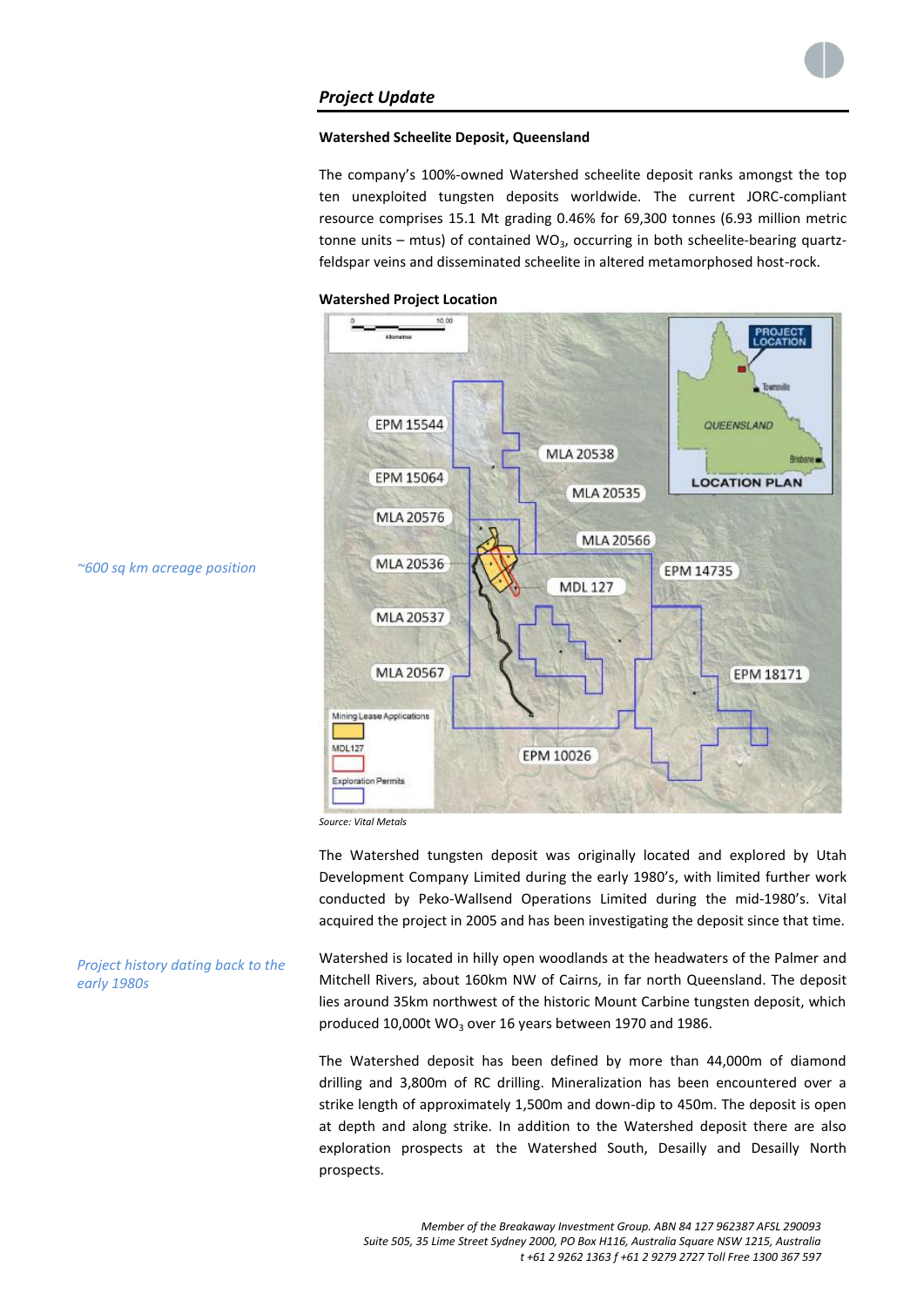





*Various exploration target areas*

*Source: Vital Metals*

Vital's geological team believes that there is significant scope to extend limit of the known scheelite mineralisation at depth; having observed a trend for the mineralisation to increase with depth as shown in hole MWD119 which intersected 20m  $@$  1.27% WO<sub>3</sub> from 302m (reported to ASX 17 February 2007).

Using the Vein Swarm model which shows a good correlation with drilling, it appears that there is potential for the mineralisation to exhibit significantly higher grade and thickness at depth. Further drilling will be required to confirm grades and continuity, however there appears to be reasonable potential for an underground mining operation in the future.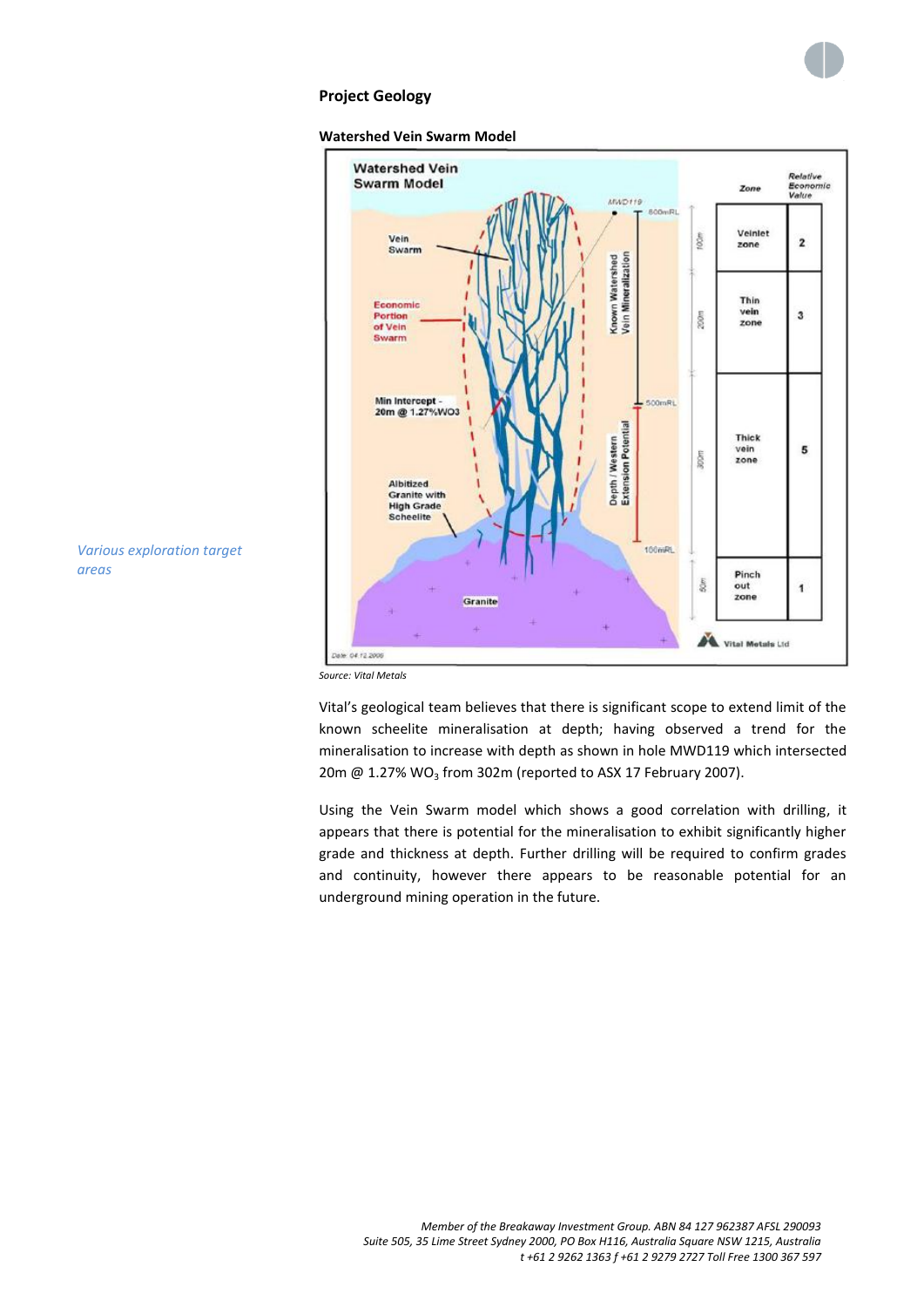

## **Project Resource**

The Watershed Project contains an Indicated Resource at 0.10% WO3 cut-off of 15.1 million tonnes at 0.46% WO<sub>3</sub> for 69,300 tonnes (6.93 million metric tonne units – mtus) of contained WO<sub>3</sub>. WO<sub>3</sub> occurs in both scheelite-bearing quartzfeldspar veins and as disseminated scheelite in the altered metamorphosed host rock. The mineralisation at Watershed is open at depth and along strike in both directions.

|           | Cutoff (% WO3) | Ore (Mt) | Grade (% WO3) | Metal (kt) |
|-----------|----------------|----------|---------------|------------|
| Indicated |                |          | ገ.46          |            |

## **Pre-Feasibility Studies Complete**

Watershed is at an advanced stage in the development cycle, with a Pre Feasibility Study (PFS) completed in late 2008. This comprehensive study looked at all aspects of the development of possible mining and processing scenarios for Watershed. Vital is greatly encouraged by prices being obtained for tungsten, which are at a level where the development of Watershed as contemplated in the PFS will be economically viable. Vital has reviewed the results of the PFS and is developing a strategy to provide for the commercialisation of the Watershed resource.

#### **Definitive Feasibility Study Underway**

On 22nd August 2011 Japan Oil, Gas and Metals National Corporation (JOGMEC) farmed into the Watershed Project and can earn a 30% stake by spending \$5.4m to fund completion of a Definitive Feasibility Study (DFS). The DFS will review and update the PFS numbers outlined below. The Earn-in by JOGMEC is a major turning point for the Watershed project in our view. In addition to the benefit of a project funding partner, JOGMEC brings considerable technical and development expertise to the DFS process, and is also of strategic value in terms of future off-take.

The company recently announced an update on the exploration potential of the area immediately to the south of the Watershed project area. This update follows a fresh program of regional assessment initiated to coincide with feasibility work. Historic geological data suggests that the exploration potential of Desailly tungsten prospect is between 2 to 3 million tonnes of mineralisation.

A Joint Venture between Utah Development Company Limited and Peko Wallsend Operations Limited (JVUP) in the early 1980's identified Desailly as the most prospective prospect of three prospects. Vital notes that the historic drilling orientation used by JVUP was parallel to the strike of the of the quartz veins which carry tungsten mineralisation at Watershed. Vital's geological team has determined that this drilling orientation is not optimal for the tungsten mineralisation as it may miss quartz vein structures. Any future exploration at these projects will be conducted using a drilling orientation that is perpendicular to the quartz veins.

**Vital considers that a satellite operation at Desailly has the potential to add value to a future operation at Watershed. The mineralisation is at surface and the distance between the prospects and the proposed processing plant is less than 5km. Vital will be assessing the best way to progress exploration at these prospects and across its tenement package. As tungsten mineralisation tends to occur in clusters, it suggests that there is good potential for further discoveries on the company's 600 sq km acreage package.**

*Rising tungsten price have* 

*Watershed's commerciality*

*greatly enhanced* 

*The JOGMEC farm-in is a major vote of confidence in Watershed's future*

*Desailly is just one of a number of targets that could expand the Watershed resource base*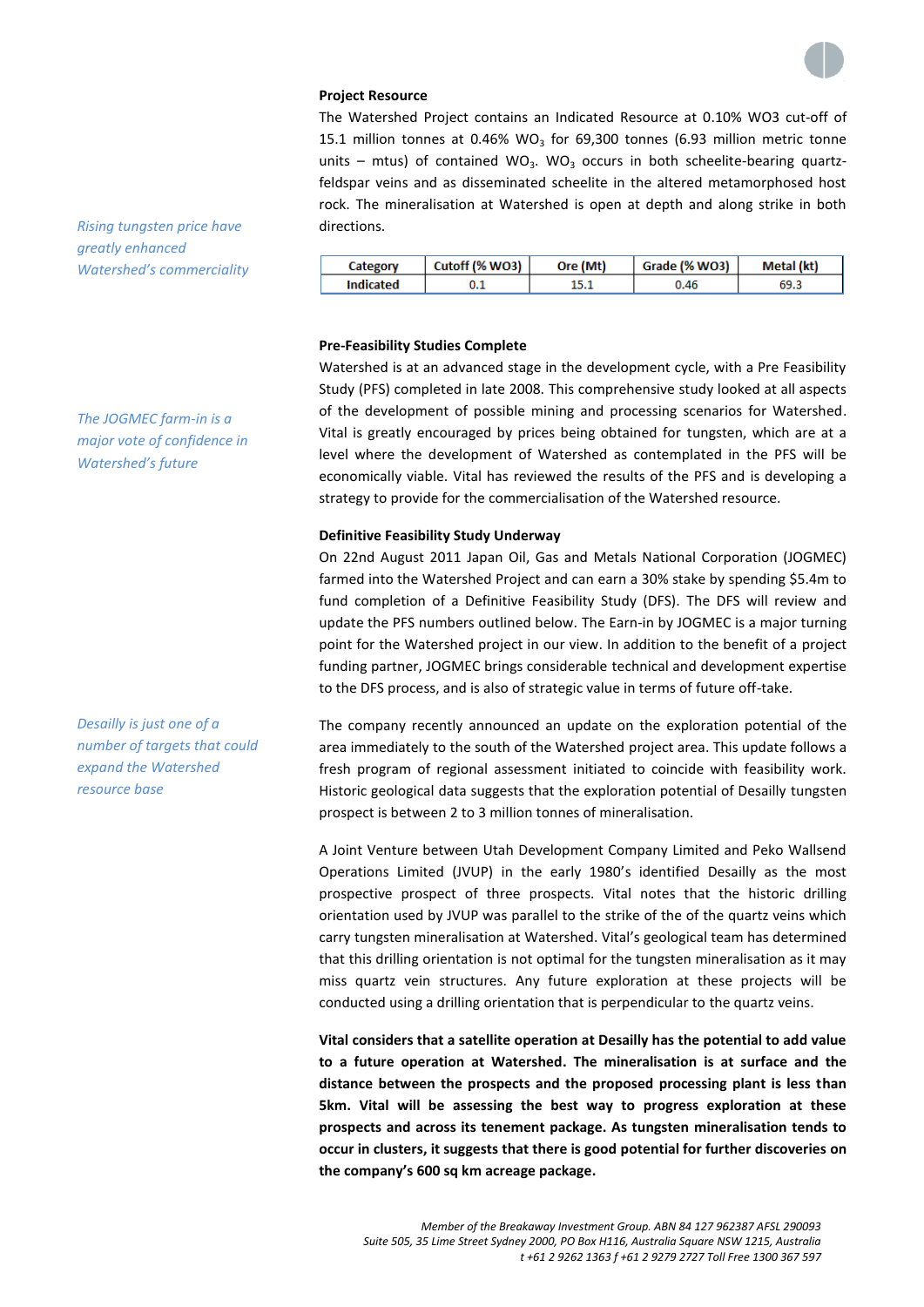

## **Doulnia Gold Project, Burkina Faso**

In November 2009, Vital entered into a farm in agreement with Ampella Mining to earn up to 80% of the Doulnia Gold Project in southern Burkina Faso, West Africa. Vital's projects are located in favourable geotectonic settings at, or near to, the intersection of the Markoye Fault Corridor (host of Essakane, Tarpako, Bombore, Kiaka and Youga gold deposits of >16 Moz combined resource/reserve) and the 1,200km long Bole Shear Zone (host to Castle's and Azumah's exciting gold projects).

## **Map Highlighting Major Regional Discoveries**



*Vital's ground position in Burkina Faso is 850 sq km*

*The latest drilling program has generated the best gold* 

*grades so far*

*Source: Vital Metals*

The company has announced final gold assay results from a recently completed 51 hole/5,530m RC drilling program. The latest results, which include a project best gold intercept of **5m @ 60.36 g/t gold** from 75m (including **2m @ 128.50 g/t gold**  from 76m) for hole KRC260 and **15m @ 7.75 g/t gold** from 105m for hole KRC255, have continued the trend of high grade gold mineralization being reported for drilling at Kollo.

The new drilling results are a strong follow up to assay results from previous drilling at Kollo, which have included **18m @ 2.95 g/t gold** from 37m (KRC001)1, **31m @ 3.19 g/t gold** from 34m (KRC019), and **44m @ 6.39 g/t gold** from 8m which included **4m @ 58 g/t gold** from 24m (KRC210).

The particular importance of these results is that they have extended the limits of known gold mineralisation (still open along strike and at depth) on the Kollo trend. The team is now working to complete the interpretation of the gold mineralisation with the objective of defining a maiden JORC-compliant resource. Vital's exploration strategy is to target shallow, high-grade gold mineralisation at Kollo.

**Vital continues to be positive about the potential for open-pittable gold resources. The mineralisation is open along strike and at depth at all areas and, significantly, the balance of the Kollo trend (>2.5km) remains untested by drilling. Vital is current reviewing the data to determine the optimum drilling program in order to follow up these excellent drilling results.**